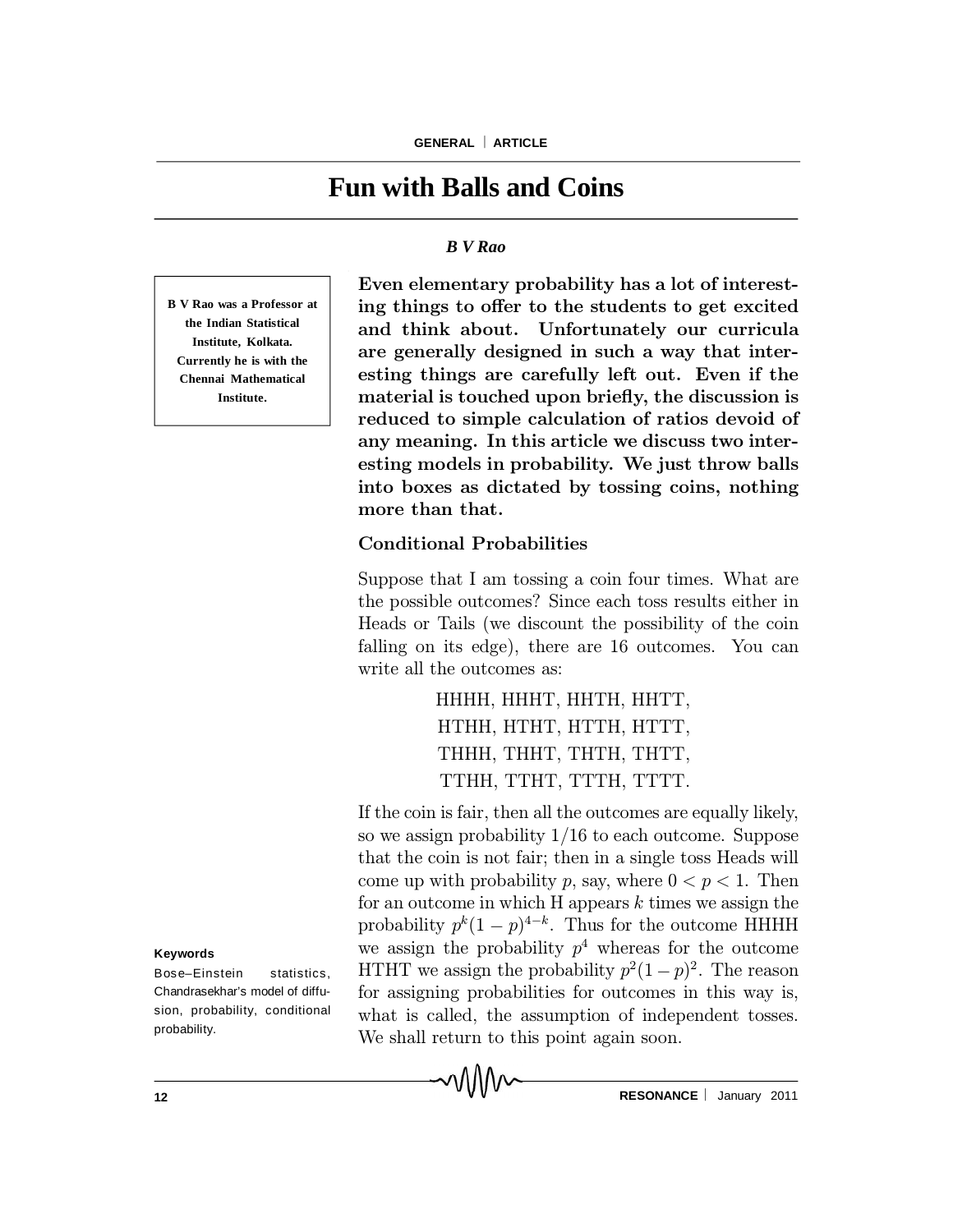An event is any set of outcomes. For example, `number of Heads is one' describes an event and it consists of the four outcomes

## ${HTTT, THTT, TTHT, TTTH}.$

Probability of an event is just the sum of probabilities of the outcomes which are in that event. Thus probability of the event just described is  $4p(1-p)^3$ , because the event has four outcomes and each of the four outcomes has probability  $p(1-p)^3$ . By the very definition of probability of events, it is clear that if we have two events A and B which have no outcome in common then

$$
P(A \cup B) = P(A) + P(B). \tag{1}
$$

Of course, this holds for more than two events also, provided there are no outcomes in common between any two of the events. In fact, this holds even for an infinite sequence of events,  $A_1, A_2, \cdots$ , provided no two of the events have any common outcome; in other words, the events are pairwise disjoint. Though in the present experiment of tossing a coin we do not have infinitely many pairwise disjoint events, the fact that probabilities add up even for a sequence of disjoint events will be useful later.

Let us note in passing that, in the above experiment, the chances of having exactly k Heads equals  $\binom{4}{k}$  $\binom{4}{k} p^k (1-p)^{4-k}$ for  $0 \le k \le 4$ . More generally, if we perform *n* tosses of a coin whose chance of heads in a single toss is  $p$ , then the event  $A_k$ : 'the number of heads is exactly k', has probability  $\binom{n}{k}$  $\binom{n}{k} p^k (1-p)^{n-k}$ . This is again because any single outcome in which H appears  $k$  times and T appears  $n-k$  times has probability  $p^k(1-p)^{n-k}$  and there are  $\binom{n}{k}$  $\binom{n}{k}$  many such outcomes. Of course, as mentioned before, we are making independent tosses. These probabilities are aptly called binomial probabilities.

Let us now turn to another useful concept, namely that of conditional probability. In practice, we perform an

MMM

Probability of an event is just the sum of probabilities of the outcomes which are in that event.

If we perform *n* tosses of a coin whose chance of heads in a single toss is  $\rho$ , then the event  $A_{\scriptscriptstyle k}$ : 'the number of heads is exactly *k*', has probability

 $\binom{n}{k}$  $_{k}^{n}$ ) $p^{k}(1-p)^{n-k}.$ These probabilities are aptly called binomial probabilities.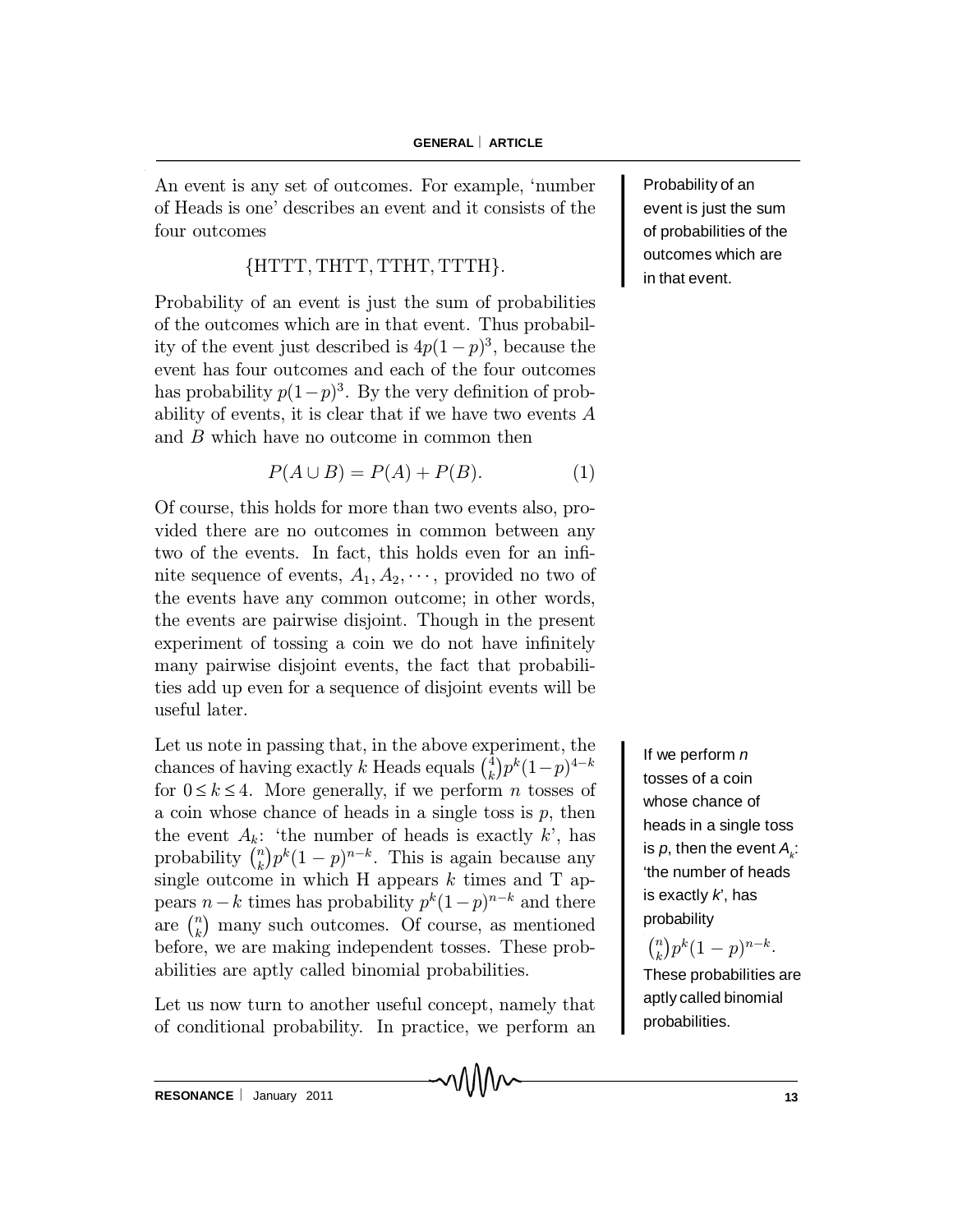experiment and possess some partial information about the outcome. For example, I toss a fair coin 4 times and I tell you that at least three heads appeared. Given this information, what are the chances that four heads appeared. Let  $B$  be the event 'at least three heads appeared' and A be the event `all four are heads'. Thus our interest is in the conditional chances of A given B.

To avoid confusion with  $P(A)$ , let us denote this conditional probability by  $P(A|B)$ . Here  $B = \{HHHT,$ HHTH, HTHH, THHH, HHHH $\}$  and A consists of one outcome, namely, HHHH. Having known that one of the five outcomes in  $B$  appeared, the chances of the outcome HHHH appearing would naturally be  $1/5$ , if the coin is fair (since then all the outcomes are equally likely). On the other hand, if the coin has chance of heads  $p$ , instead of counting the number of outcomes we shall count their probabilities. The total probability of the event B is  $p^4 + 4p^3(1-p)$  out of which A carries probability  $p^4$  and thus it is natural to declare  $P(A|B) = p^4/[p^4 + 4p^3(1-p)]$ . If B is the same event as above, but  $C$  is the event 'exactly one Head appeared', then it is only natural to feel that given  $B$ , the event  $C$ could not have occurred and hence its conditional probability is zero.

For an outcome  $\omega$ , let us denote by  $p_{\omega}$  the probability of the outcome  $\omega$ . With this notation, if  $A \subset B$ , then  $P(A|B) = \left[\sum_{n=1}^{\infty} \right]$  $\omega{\in}A$  $p_{\omega}$ ]/[ $\sum$  $\omega{\in}B$  $[p_\omega] = P(A)/P(B)$ , whereas, if  $A \cap B = \emptyset$ , then  $P(A|B) = 0$ . We can combine both these into one single equation as  $P(A|B) = P(A \cap B)$  $P(B)$ . In case  $A \subset B$ , or in case  $A \cap B = \emptyset$ , this formula reduces to the earlier formulae. As mentioned earlier, the reason for the appearance of intersection of A and B is the following. We are informed that an outcome from the event B occurred and we want the chances that an outcome from  $A$  occurred – well, this is the same as asking the chances that an outcome from  $A\cap B$  occurred,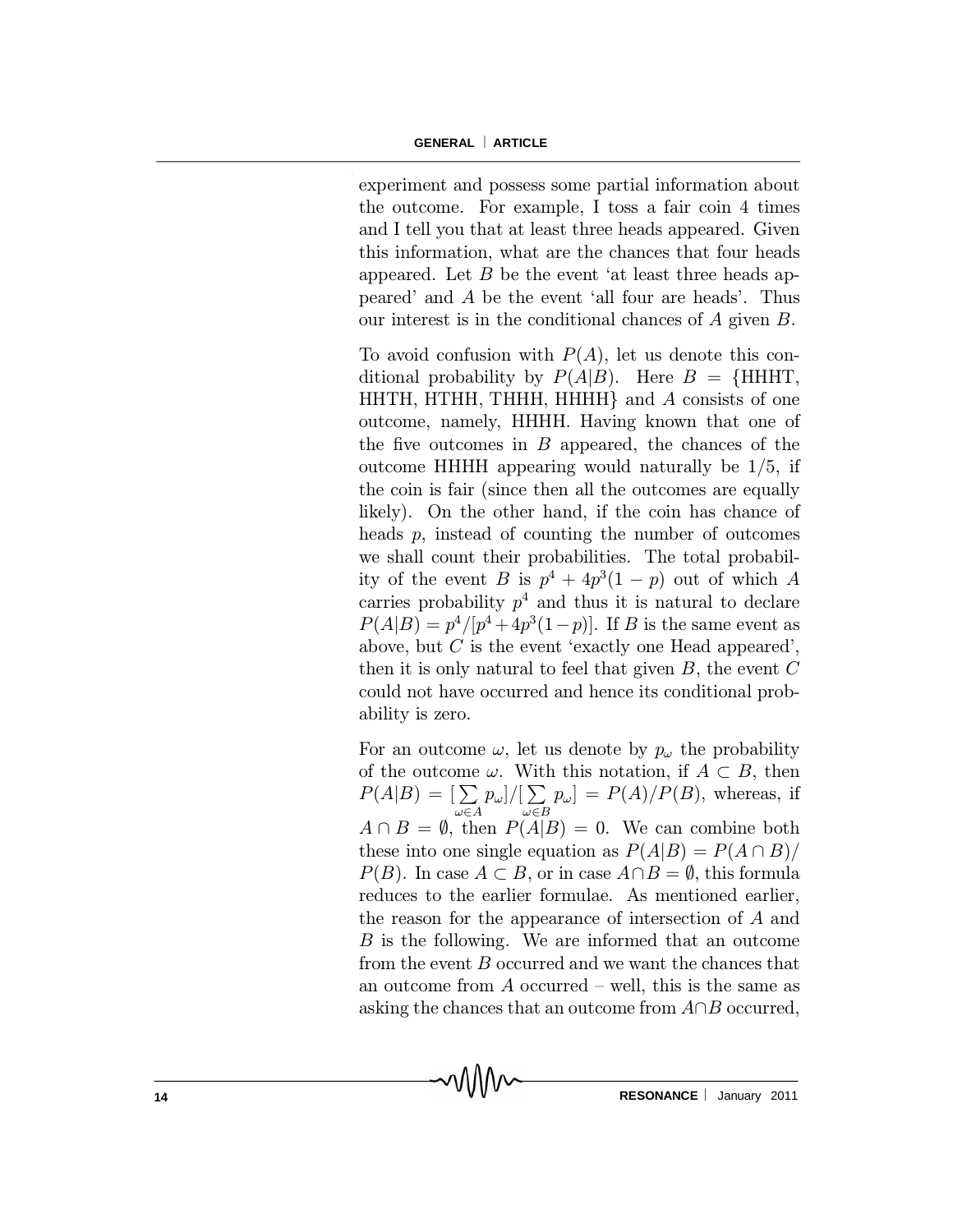because we already know that an outcome outside B could not have occurred, with the information at hand. There are other reasons for adopting this definition of conditional probability, but we do not wish to dwell on this matter too long.

One upshot of this definition is

$$
P(A \cap B) = P(B)P(A|B). \tag{2}
$$

Of course, just like (1), this can also be stated for more than two events. For example, for three events  $A, B$  and  $C;$ 

$$
P(A \cap B \cap C) = P(C)P(B|C)P(A|B \cap C).
$$

This is so because, by our definition,  $P(B|C) =$  $P(B \cap C)/P(C)$  and  $P(A|B \cap C) = P(A \cap B \cap C)/P(C)$  $P(B \cap C)$ . This is a very intuitive and pleasing formula. If you want all three events to happen, then first of all the event  $C$  must occur; secondly, given this information the event  $B$  should occur; and finally given that these two events occurred, the event A should also occur. Mathematically, it makes no difference how you order the events. For example, you can say: first  $A$ should occur; and given that  $A$  occurred the event  $B$ should occur and given that these two events occurred the event  $C$  also must occur. To put it mathematically, the equation  $P(A \cap B \cap C) = P(A)P(B|A)P(C|A \cap B)$ is also true. Which formula to use is dictated from what we know and what we do not know, that is, the information we have decides it. You will see later.

Let us note that the conditional probability  $P(A|B)$ as a function of  $A$ , for fixed  $B$ , also obeys the same rules as probability does. For example, addition rule holds, that is, if  $A_i$  for  $i \geq 1$  are disjoint events, then  $P(\bigcup_i A_i | B) = \sum_i P(A_i | B)$ . This is immediate from the definition of conditional probability and the observed rule for probability.

MMW

The conditional probability *P*(*A*|*B*) as a function of *A*, for fixed *B*, also obeys the same rules as probability does.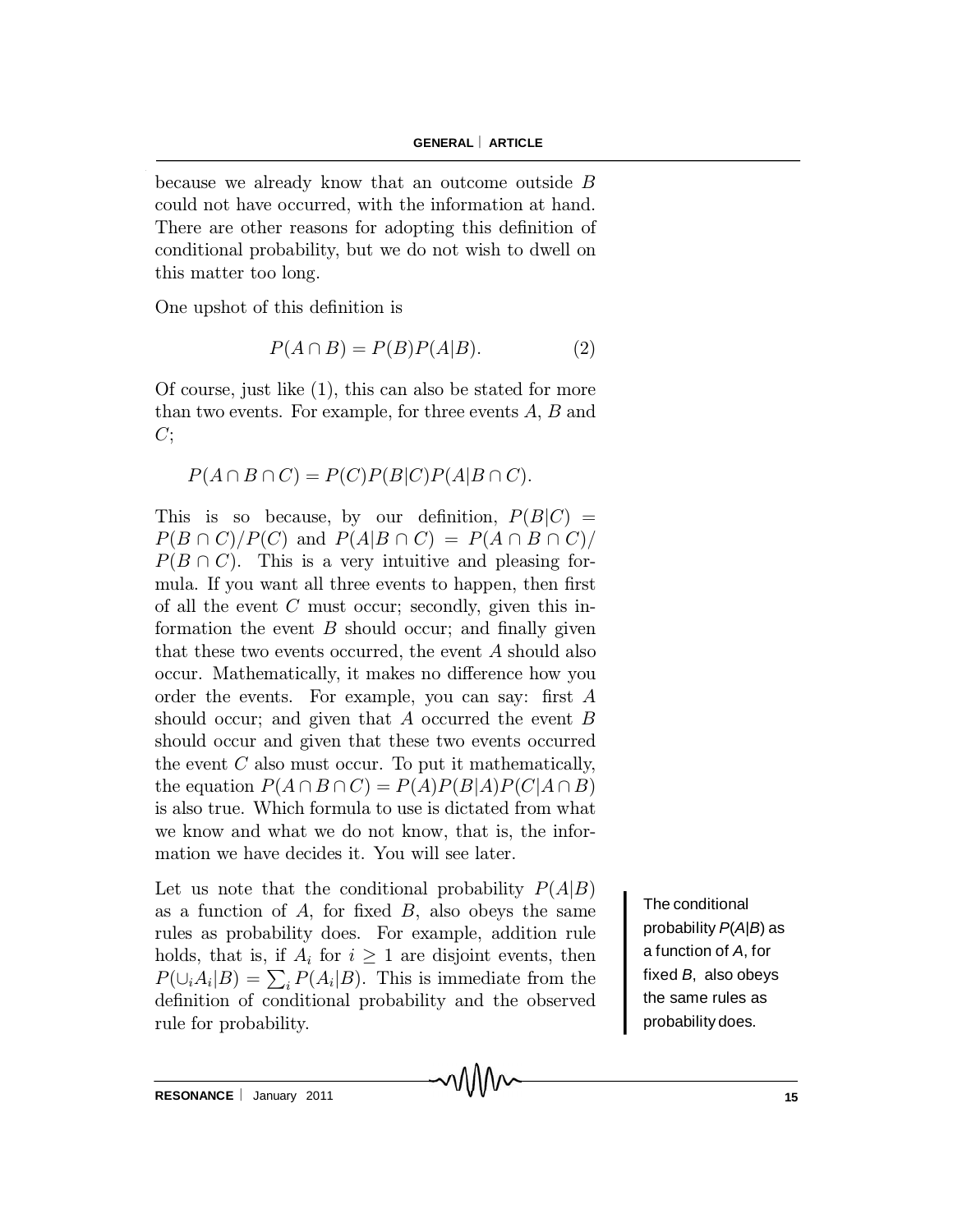One interesting situation is when the conditional probability *P*(*A*|*B*) is the same as the unconditional probability *P*(*A*). Thus the information '*B* occurred' did not influence us to change the value of the probability of *A*. In such a situation, we say that *A* and *B* are independent events.

### Independent Events

One interesting situation is when the conditional probability  $P(A|B)$  is the same as the unconditional probability  $P(A)$ , that is,  $P(A \cap B) = P(A)P(B)$ . Thus the information  $B$  occurred' did not influence us to change the value of the probability of A. In such a situation, we say that  $A$  and  $B$  are independent events. For example, in the above experiment of tossing a coin four times, let A be the event: 'first toss results in Heads' and  $B$  be the event: 'fourth toss results in Heads'. Then A consists of the eight outcomes which have  $H$  in the first place;  $B$ consists of the eight outcomes which have H at the last place and  $A\cap B$  consists of the four outcomes that have H at the first and last place. If you calculate, you will see that  $P(A) = p$ ;  $P(B) = p$ ,  $P(A \cap B) = p^2$ . Thus  $P(A|B) = p^2/p = p = P(A)$ . Thus the events A and B are independent. Perhaps common sense has already guided you to this conclusion.

More generally, events  $A_1, A_2, \cdots, A_n$  are said to be independent if the following holds: whenever you take an integer k with  $1 \leq k \leq n$  and take any k among those n events, then probability that all these  $k$  events occur simultaneously is the same as the product of their individual probabilities. I have stated in words, but you should be able to write in symbols what this means. The reason for adopting this definition is the following. Suppose you compute the chances of  $A_1$  and  $A_3$  occuring and  $A_8$  not occuring'. That is  $P(A_1 \cap A_3 \cap A_8^c)$ . We use  $B<sup>c</sup>$  to denote complement of the event B. Someone told you that  $A_2$  occurred, but  $A_6$  and  $A_7$  did not. Then will the probability of the earlier event change? It does not. That is, we have

$$
P(A_1 \cap A_3 \cap A_8^c) = P(A_1 \cap A_3 \cap A_8^c | A_2 \cap A_6^c \cap A_7^c).
$$

In fact, it is possible to formulate and show precisely that none of the events influence the others, in the sense of conditional chances being same as the unconditional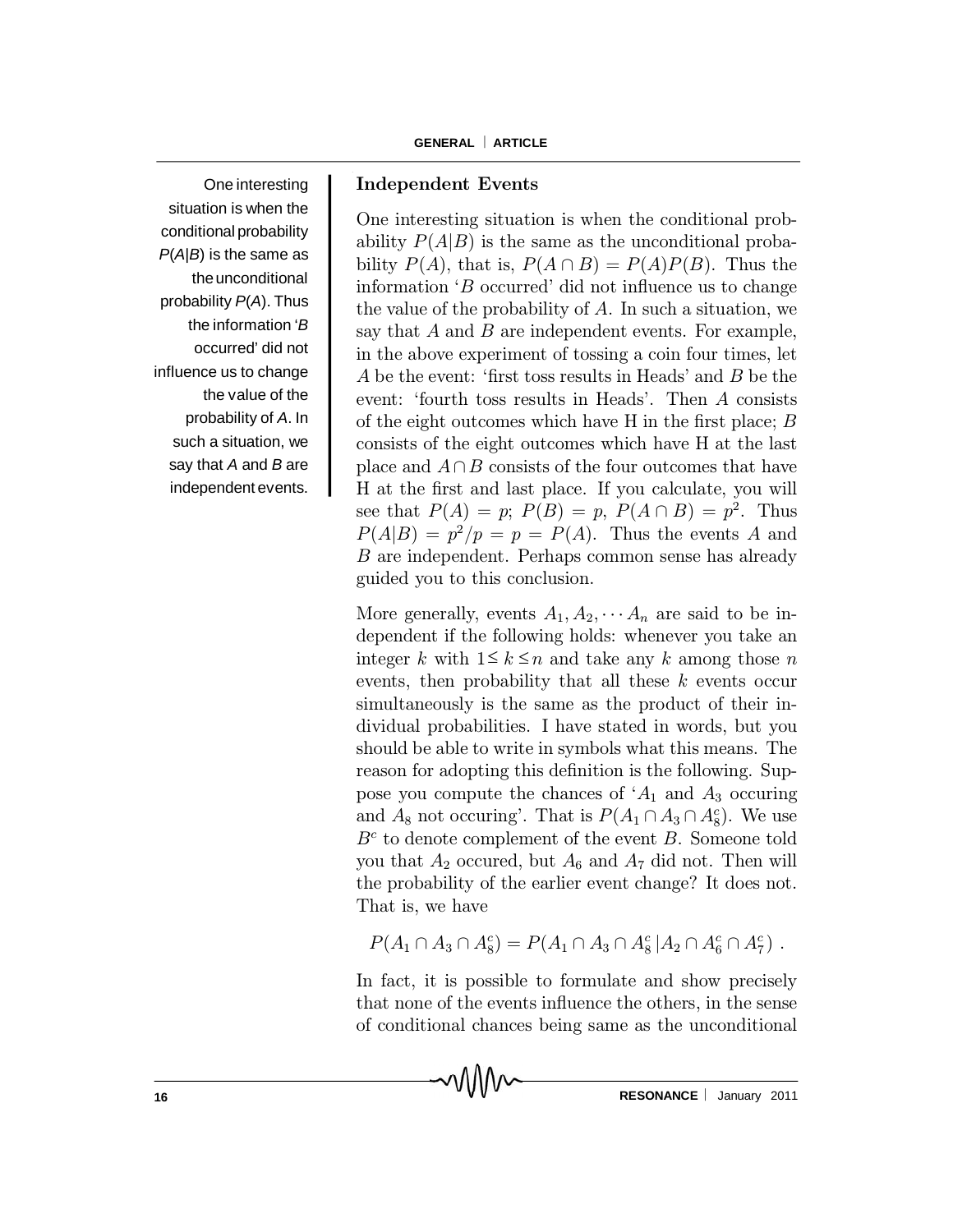chances. Conversely if we demand such carefully formulated equations to hold then we are led to the definition above.

Thus when we associated probabilities in the experiment of tossing a coin four times, we assumed that the tosses are independent. This is a very interesting situation. To start with, we do not have probabilities for the outcomes and hence we do not have probabilities for events as well. If we had, then it makes sense to calculate probabilities of certain events and verify whether they are independent or not. We are told that the tosses have to be independent and we assigned probabilities to the outcomes so that the hypothesis of independence holds. For example, if for  $1 \le i \le 4$ ,  $A_i$  is the event: '*i*-th toss results in Heads'; then independence of these four events forces you to assign probability  $p<sup>4</sup>$  for the outcome HHHH. This is what made us assign probabilities, the way we did, for the outcomes.

### Bose-Einstein Urn

We shall now discuss a simple model in probability. I have two urns, urn I and urn II. I have four balls and I want to distribute these balls into the two urns. It is enough to keep track of the number of balls in urn I, because the remaining number should be in urn II. Here is a way to distribute the balls into the urns. Take a ball, toss your coin and put the ball in urn 1 if Heads up, otherwise put in urn II. Repeat this for all the four balls, thus tossing the coin once for each ball to decide where it goes. The chances of 'exactly one ball in Urn I' is same as the chances of getting exactly one Head. So from what we discussed above, this equals  $4p(1-p)^3$ .

Suppose that I have three coins with chances of heads in a single toss being  $p_1$ ,  $p_2$  and  $p_3$ . I pick one coin at random and I use that coin to distribute all the four balls by the above rule. Then what are the chances that urn I has exactly one ball? We shall put formulae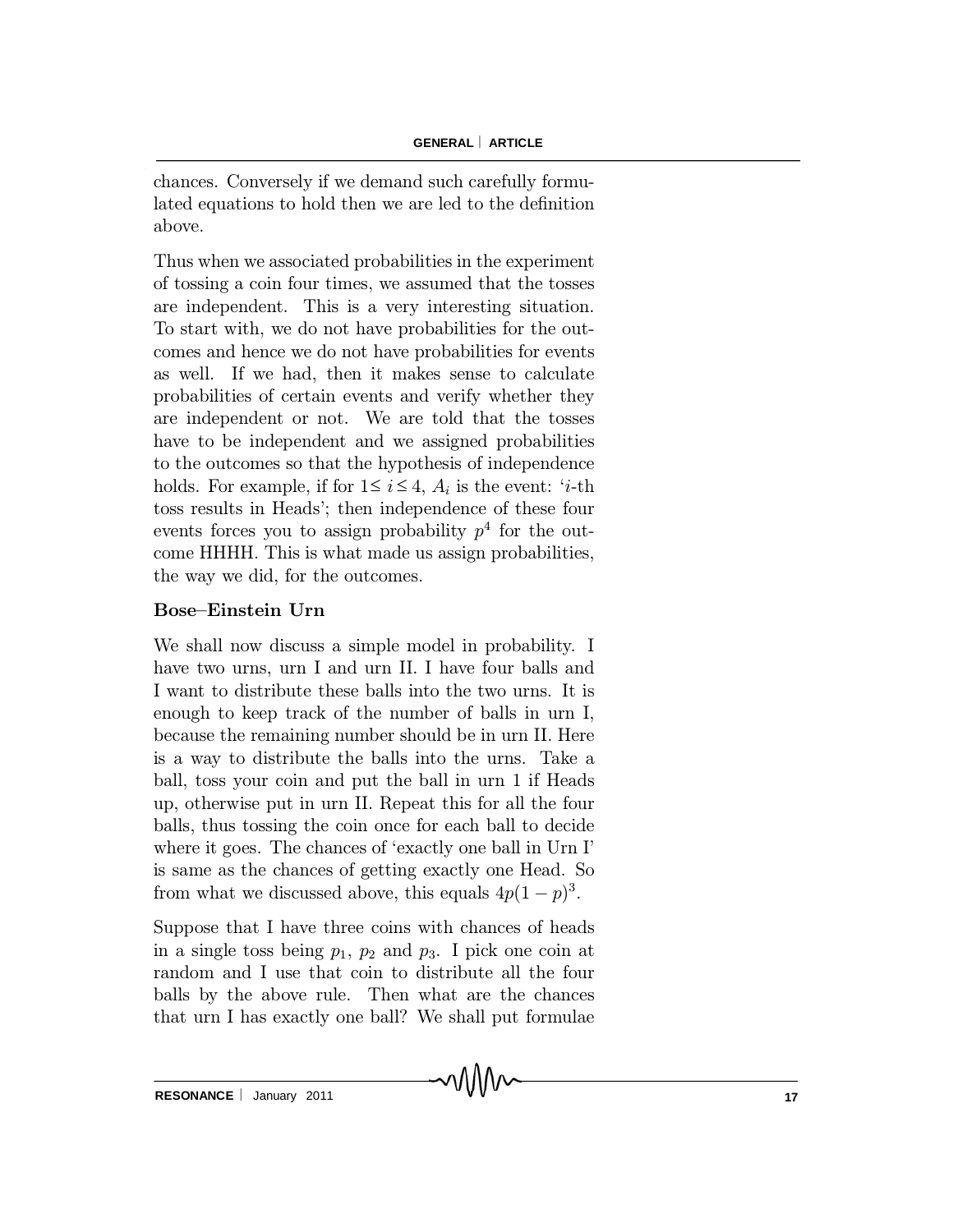**Thought** experiments are the best way to understand phenomena and also to have fun beyond the technicalities.

(1) and (2) to work. The event A is 'urn I has exactly one ball'. Define  $B_i$  to be the event 'coin  $p_i$  is chosen'. Our event  $A$  is the union of the three disjoint events  $A \cap B_1$ ,  $A \cap B_2$  and  $A \cap B_3$  – because we must have chosen exactly one of the three coins. Consequently,  $P(A) = \sum_{i} P(A \cap B_i)$  by formula (1). Since  $P(B_i) = 1/3$ and  $P(A|B_i) = 4p_i(1-p_i)^3$ , we now get by application of formula (2)

$$
P(A) = \frac{4p_1(1-p_1)^3}{3} + \frac{4p_2(1-p_2)^3}{3} + \frac{4p_3(1-p_3)^3}{3}.
$$

Suppose now, I have a bag full of coins, one for each  $p, 0 < p < 1$ . It is understood that coin p has chance of Heads  $p$  in a single toss. I pick a coin at random and having picked the coin, I use it to distribute all the four balls into the urns, as earlier. We wish to find the chances of the event  $A$ : 'exactly one ball in urn I'.

This may appear to you as a meaningless question. You must be wondering if I could get so many coins at all! You are right, I cannot (No one can!). Actually we formulated the experiment in a picturesque way. We do not need so many coins. We could as well pick a number at random from the interval  $(0,1)$  and just take a coin whose chance of heads in a single toss is that  $p$ .

In any case, this is a thought experiment and the question itself is a very meaningful one  $-$  and as you will see later, it is useful too. You should know that thought experiments are the best way to understand phenomena and also to have fun beyond the technicalities. For fun (following Einstein), imagine that two photons are traveling parallel; I sit on one of them and observe the other, then should it not look stationary to me (since all photons travel at same speed)? For fun, imagine Ishant Sharma taking a bowling run of 160,000 km/sec and releasing the ball with an initial speed of 160,000 km/sec. Would the ball have a speed of 320,000 km/sec?

Returning to our problem, if you extend your imagina-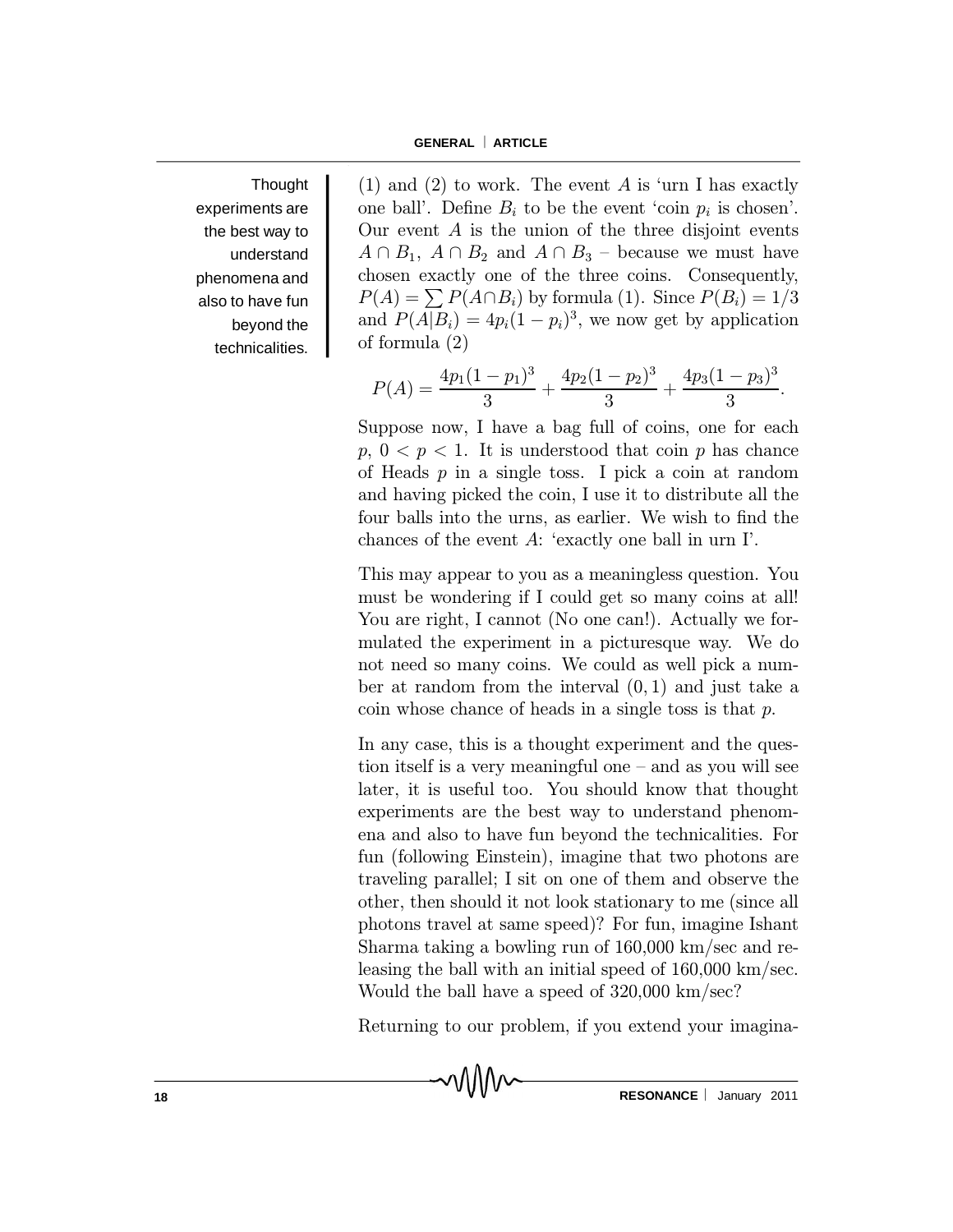tion, the chances of our event above will again be an average, as earlier. The only difference is that, now it is a continuous average, simply because I have tooooo many coins. Such continuous averages are nothing but what we call integrals. Thus

$$
P(A) = \int_{0}^{1} 4p(1-p)^{3} dp = \frac{1}{5}.
$$

In fact you will realize that if  $A_i$  is the event: 'exactly i balls in urn I', then  $P(A_i) = 1/5$  for  $0 \le i \le 4$ . You only need to do integration by parts.

Thus our calculations yield that the five events have equal probability, namely,  $1/5$ . Let me explain this phenomenon in a different way. Assume that all the balls look alike. Then how many outcomes of the experiment can our eye distinguish? After all, since the balls look alike, it makes no difference to our eye whether you put first ball in urn I and the rest in urn II or you put second ball in urn I and the rest in urn II. In fact, there is nothing to distinguish first ball from the second. Our eye can only distinguish the difference in the outcomes by the number of balls in urn I. Clearly there are five possibilities, namely, urn I has i balls:  $0 \le i \le 4$ . Postulate (that is, make an axiom) that the distinguishable outcomes are all equally likely. You end up saying that the chances of having any one of these possibilities is 1/5. Thus we arrive at the same answer as above. We did not now use the thought experiment. Instead, we made two postulates: (1) all the balls look alike and (2) the distinguishable outcomes are equally likely.

Well, imagine for a moment that the balls are not really balls, they are photons. Imagine that the urns are not really urns, but two energy levels: 1 and 2. I am not distributing four balls, but the four photons are organizing themselves into the two available energy levels. How do they distribute themselves? The answer is: for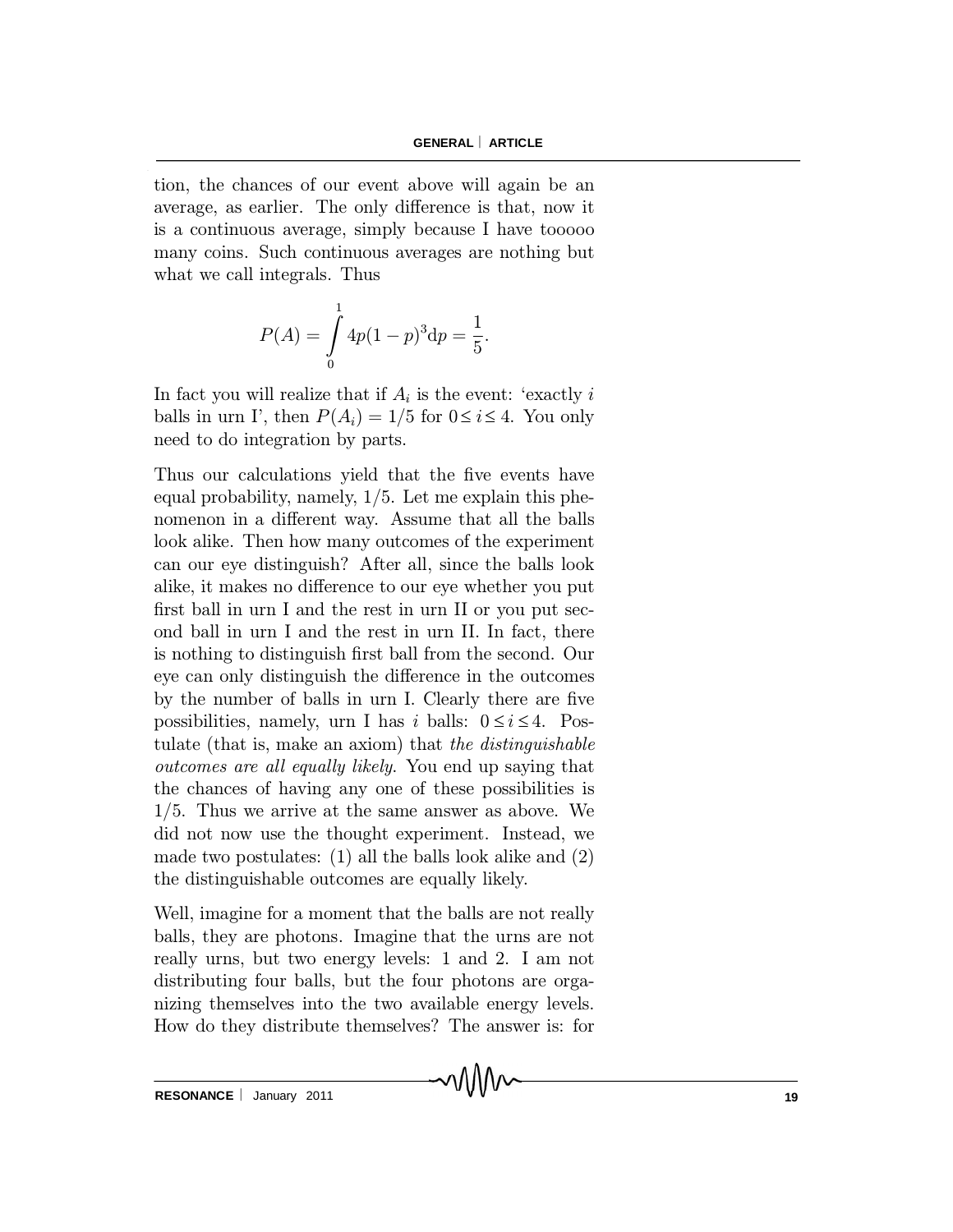<sup>1</sup> See *Resonance*, Vol.1, No.2, 1996.

<sup>2</sup> My source is the book *Satyendranath Bose: The man and his work* published in 1994 by S N Bose National Centre for Basic Sciences, Calcutta.

 $0 \le i \le 4$ , the chances of i photons having energy level 1 is  $1/5$ . Thus you have before you the discovery of the famous physicist Satyendranath Bose 1 . He was explaining Planck's formula for the distribution of energy in the radiation of a black body. Though this law is quantum mechanical in nature, all its derivations at that time were based on classical physics, an unhappy situation. Bose proposed this postulate in his paper `Planck's Law and the Light quantum Hypothesis' (Zeitschrift fur Physik, 1924) 2 .

The interpretation in terms of the thought experiment is due to the statistician Sudhakar Kunte (from the journal Sankhya (1977)). Initially Bose proposed in terms of the two axioms (1) and (2) mentioned above. To understand the courage needed to put forward such a proposal consider the following. I have an urn with 100 balls; 1 red and 99 black. All black balls look alike. I draw a ball at random. What are the chances that the ball drawn is black? Can I pretend that there are only two distinguishable outcomes (since all black balls look alike) and say each has chance 1/2?

Having got the basic idea, you can now make some embellishments, purely technical in nature (and easy). What happens if we still have two urns but  $n$  photons, instead of four? The answer is: urn I has k balls with probability  $1/(n + 1)$  for  $0 \le k \le n$ . This is easy to see; you only need to calculate the integral,

$$
\int_0^1 \binom{n}{k} p^k (1-p)^{n-k} \mathrm{d}p
$$

to arrive at the answer.

Moreover what if we have r energy levels instead of two? The chances of having a particular occupancy of the photons in the various energy levels is  $1/\binom{n+r-1}{r-1}$  $^{r-1}$ ¢ . This can be derived following any one of the above methods. If you go by the thought experiment, then you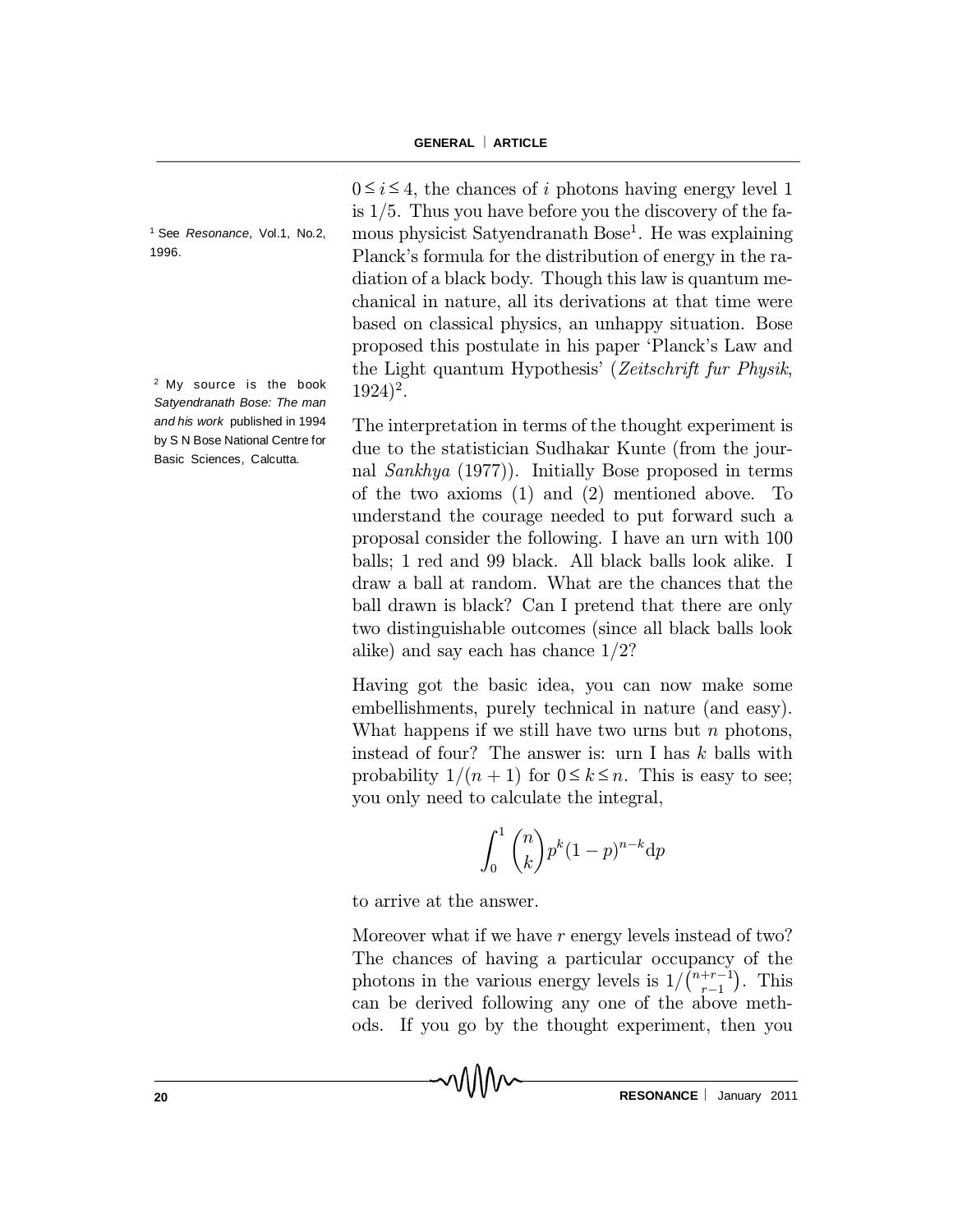should pick a die at random from all possible dice with r faces. More precisely, suppose that you have a box full of r-faced dice, one for each  $(r-1)$ -tuple  $(p_1, \dots, p_{r-1}),$ where each  $p_i > 0$  and  $\sum p_i < 1$ . This die when rolled will land up on face i with probability  $p_i$  for  $1 \le i \le r$ , where  $p_r = 1 - \sum_{1}^{r-1}$ 1 pi . Each face corresponds to an energy level. Select a die at random and roll the selected die *n* times to distribute all the *n* balls. Instead of binomial probabilities, one has to consider, what are known as, multinomial probabilities and instead of one integral one has to consider a multiple integral. But there is no new idea. To understand the calculations involved, we shall illustrate the case  $r = 3$ .

Thus we have  $n$  photons trying to organize themselves in three energy levels: 1, 2, and 3. Consider the region

$$
\Delta = \{ (p_1, p_2) : p_1 > 0; p_2 > 0; p_1 + p_2 < 1 \}.
$$

The photons pick a point at random from this region, say,  $(p_1, p_2)$ . They pick a three-faced die. In a single throw, this die comes up face 1, 2 and 3 with chances  $p_1, p_2,$  and  $p_3 = 1 - p_1 - p_2$  respectively. Each photon tosses the die and occupies the energy level showed by the die. Let us fix three non-negative integers  $n_1, n_2, n_3$ such that  $n_1 + n_2 + n_3 = n$  and ask the question: what are the chances that there are  $n_i$  photons in the energy level i? Equivalently, what are the chances of the event

 $A = \{\text{face } i \text{ occurs } n_i \text{ times, for } i = 1, 2, 3\}.$ 

Let us understand the experiment. Now each throw can result in any one of the three faces 1, 2 and 3. Hence the  $n$  throws will result in  $3<sup>n</sup>$  outcomes, namely, all possible sequences of length  $n$  consisting of the digits 1, 2 and 3. If we take one such outcome  $\omega = (\omega_1, \omega_2, \cdots, \omega_n)$  in which the digit i appears  $n_i$  times, then the probability of the outcome  $\omega$  is given by  $p_1^{n_1} p_2^{n_2} p_3^{n_3}$  (remember independent throws). But the number of outcomes in which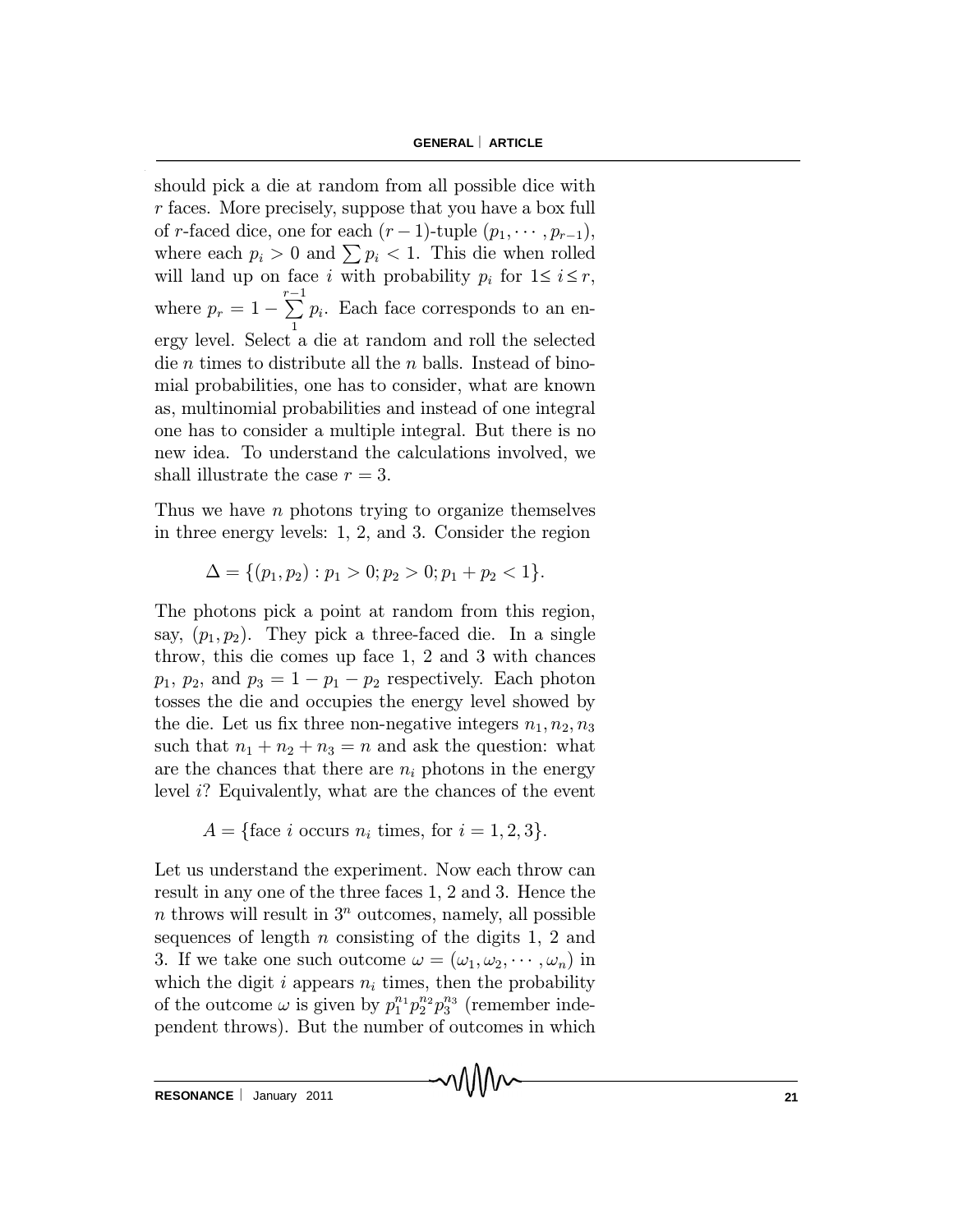the digit i appears  $n_i$  times for  $i = 1, 2, 3$  is

$$
\frac{n!}{n_1!n_2!n_3!}.
$$

If B denotes the event  $(p_1, p_2)$  is chosen from  $\Delta'$ , then the conditional probability  $P(A|B)$  is given by

$$
\frac{n!}{n_1!n_2!n_3!}p_1^{n_1}p_2^{n_2}(1-p_1-p_2)^{n_3}=f(p_1,p_2), \text{ say.}
$$

As earlier, to get the unconditional probability of the event A we need to take the average over  $\Delta$ . Unlike in the earlier case when the interval  $(0, 1)$  has length one, now the area of the region  $\Delta$ , which is a triangle, equals 1/2. Just as average of certain numbers is their sum divided by the number of summands, average of a function over a region is the integral over the region divided by the area of the region. Thus the probability of the event A is

$$
0 < p_1, p_2, p_1 + p_2 < 1
$$
  $f(p_1, p_2, )dp_1dp_2$ .

Fix  $p_1$  and integrate w.r.t.  $p_2$  from 0 to  $1 - p_1$  by substituting  $x = (1 - p_1)p_2$  so that  $dx = (1 - p_1)dp_2$  and now x ranges from 0 to 1. Then integrate w.r.t.  $p_1$ . If you do correctly, you will see that the integral does not depend on  $n_1, n_2, n_3$  and equals  $\binom{n+1}{2}$  $_{2}^{+1}$ ).

If you go by the `balls looking alike' postulate, you need to count the number of outcomes that your eye can distinguish and you will see that this is a counting problem leading to the answer  $\binom{n+r-1}{r-1}$  $r-1$ ¢ . These probabilities go by the name of Bose–Einstein statistics. Following Feller, here is a quick justification for the answer mentioned. Put  $(n + r - 1)$  star marks in a row. Select  $(r - 1)$  of these star marks and make them vertical lines. Think of these  $(r-1)$  lines as walls so that you have before you r urns: urn 1 is the space upto the first line, urn  $r$  is the space after the last vertical line and the spaces between

᠕᠕᠕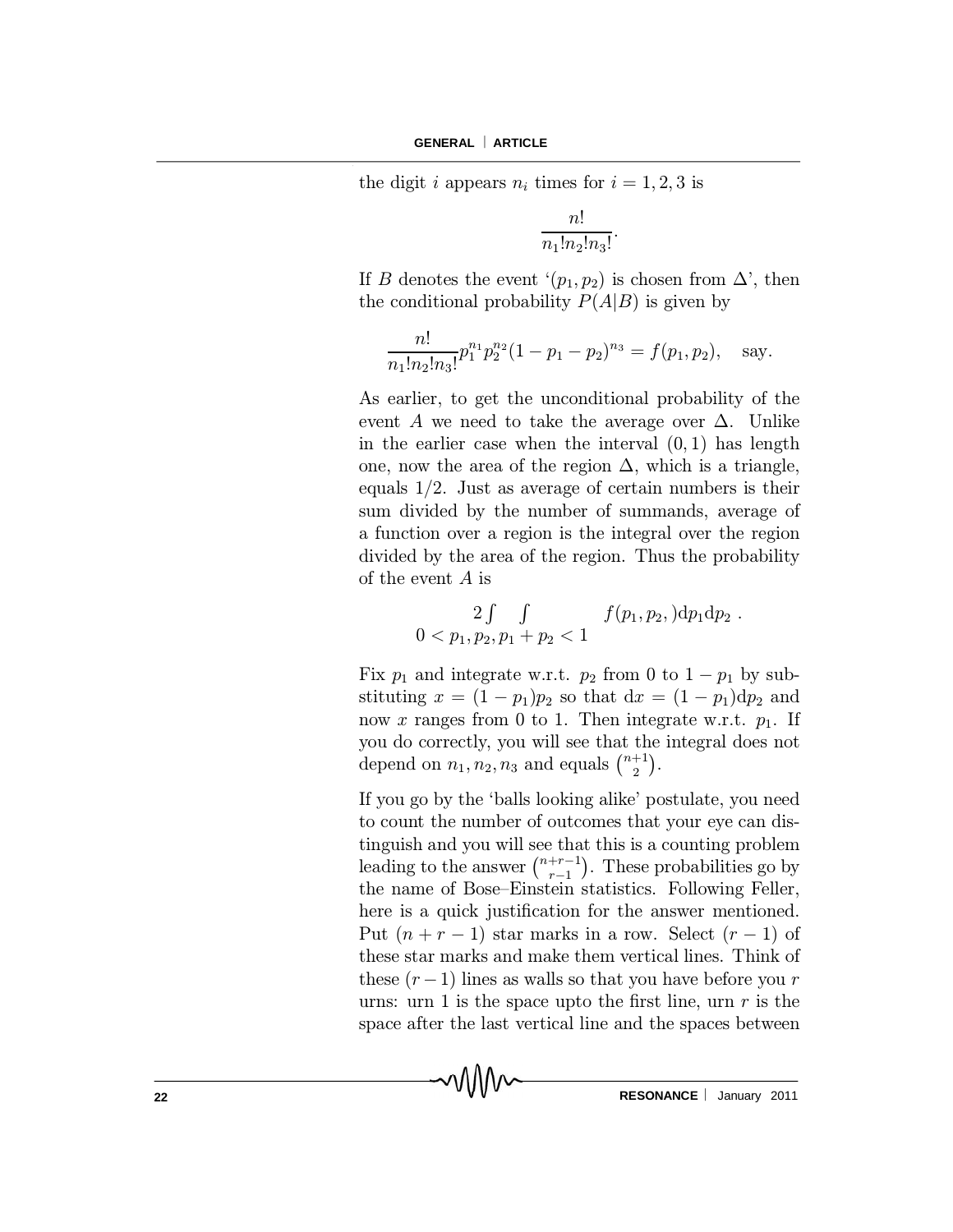successive vertical lines give urns  $2, 3, \cdots, (r-1)$ . The number of star marks remaining, after converting the  $(r-1)$  stars as vertical lines, is n and think of them as balls. This picture gives a possible distribution of the balls in the urns. The main points that need checking, which is easy, are (i) different choices of the star marks lead to distinct distribution of balls and (ii) every distribution of the balls can be obtained by suitable choice of the star marks. Clearly we can choose  $(r-1)$  star marks out of the  $(n+r-1)$  star marks in  $\binom{n+r-1}{r-1}$  $r-1$ ¢ ways.

Thus to put matters picturesquely, if a certain number of photons wish to organize themselves among various available energy levels, they collectively pick up at random, a die with as many faces as there are energy levels and then each one obeys what the die tells it to do!

As remarked by the astrophysicist Jayant Narlikar: S N Bose's work on particle statistics which clarified the behaviour of photons and opened the door to new ideas on statistics of microsystems that obey the rules of quantum theory, was one of the top ten achievements of 20th century Indian science and could be considered in the Nobel Prize class. (See the Wikipedia article on S N Bose.)

Before moving on, let us note an amusing fact. It appears, Bose was trying to explain why the theory (at that time) was inadequate to explain the experimental evidence. He made an error in calculations and ended up adequately explaining the experimental evidence! So dear students, do not worry if you make mistakes, but learn from them.

## Chandrasekhar Urn

In the model discussed above, we just distributed the balls into the urn and there the matter ended. In a sense, it is static  $-$  unless, you want to change the parameters and try to understand appropriate limits, when

S N Bose's work on particle statistics which clarified the behaviour of photons and opened the door to new ideas on statistics of microsystems that obey the rules of quantum theory, was one of the top ten achievements of 20th century Indian science.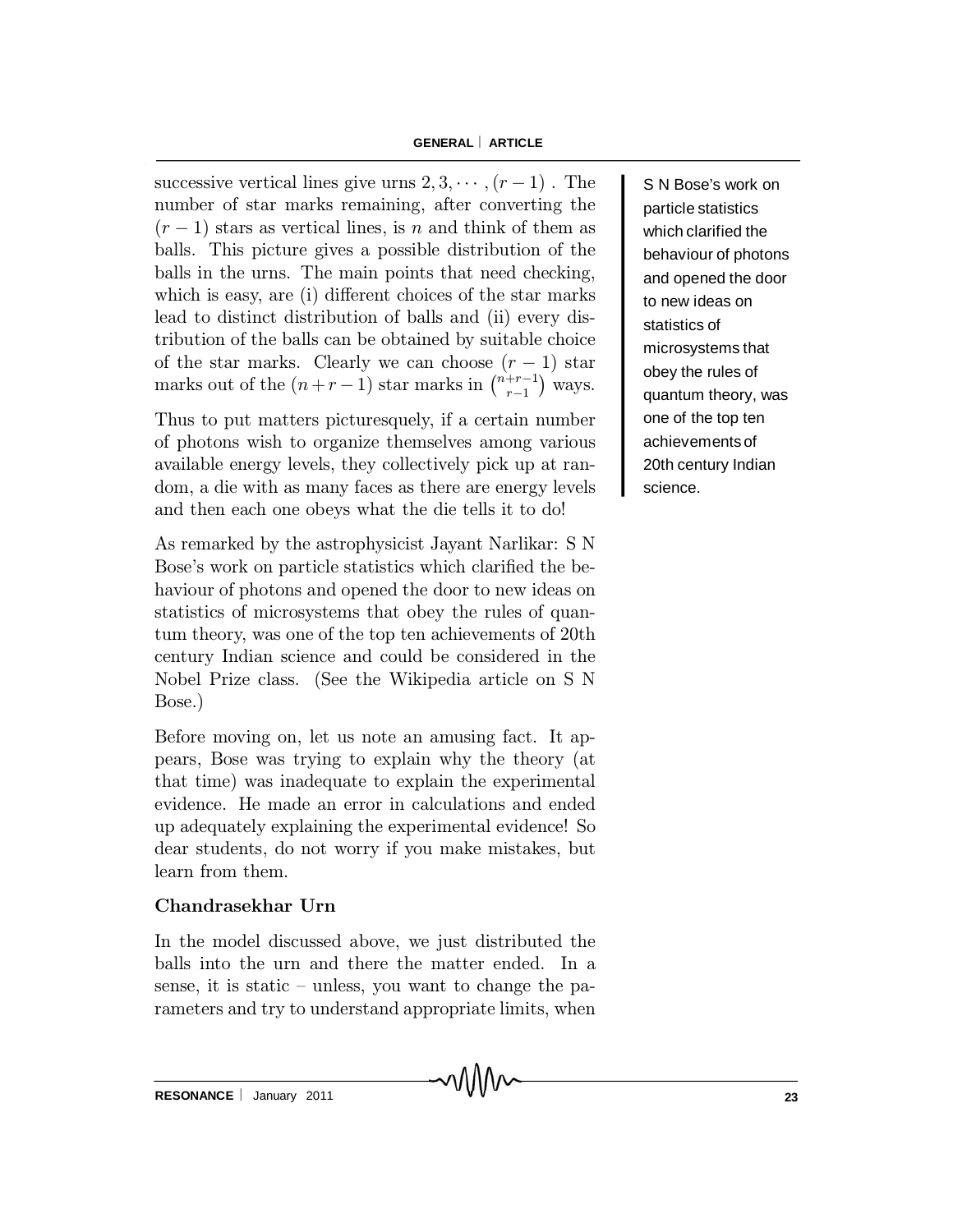We shall now discuss a dynamic model, that is, the number of balls in the urn evolves with time. It is really such models that are regarded as urn models in probability. such limits exist. Even then, the model itself is static, you will be doing the same experiment with different parameters, that is all. Actually, such static models are not considered as true urn models in probability. Such models are aptly called `occupancy models'. We shall now discuss a dynamic model, that is, the number of balls in the urn evolves with time. It is really such models that are regarded as urn models in probability.

I need a little more of your patience in understanding this model. Now I consider only one urn. I have an unlimited supply of balls with me. Every morning, I look at the urn, remove some of the existing balls from the urn and then add some balls to the urn. I repeat this every morning. After several days how would the composition of the urn look like?

Well, we should make our question clear: What do we mean by the composition of the urn? We should also make clear the mechanism of removing and adding balls. I have a coin whose chance of heads in a toss is  $p$ , where  $0 < p < 1$ . I also have a number  $\lambda > 0$ . Using this data, we describe the mechanism.

Suppose that I see  $j$  balls this morning. I take a ball and toss my coin. Heads up, I remove the ball, Tails up, I return the ball back to the urn. I do this for each ball in the urn. Since the chance of keeping a ball is  $(1 - p)$ , the chances that i balls remain after doing this process is  $\binom{j}{i}$  $\psi_i^j(1-p)^ip^{j-i}$ . These are the binomial probabilities mentioned earlier.

I shall add r balls with probability  $e^{-\lambda} \lambda^r / r!$ , where r could take any non-negative integer value. These are the so-called Poisson probabilities, which arise as appropriate limits of binomial probabilities. Thus the chances that I add zero balls equals  $e^{-\lambda}$ ; the chances that I add 29 balls is  $e^{-\lambda} \lambda^{29} / (29!)$ . Even though, there is no a priori limit on the number of balls that I add, please do keep in mind that I add only a finite number of balls.

า\\\\∧∼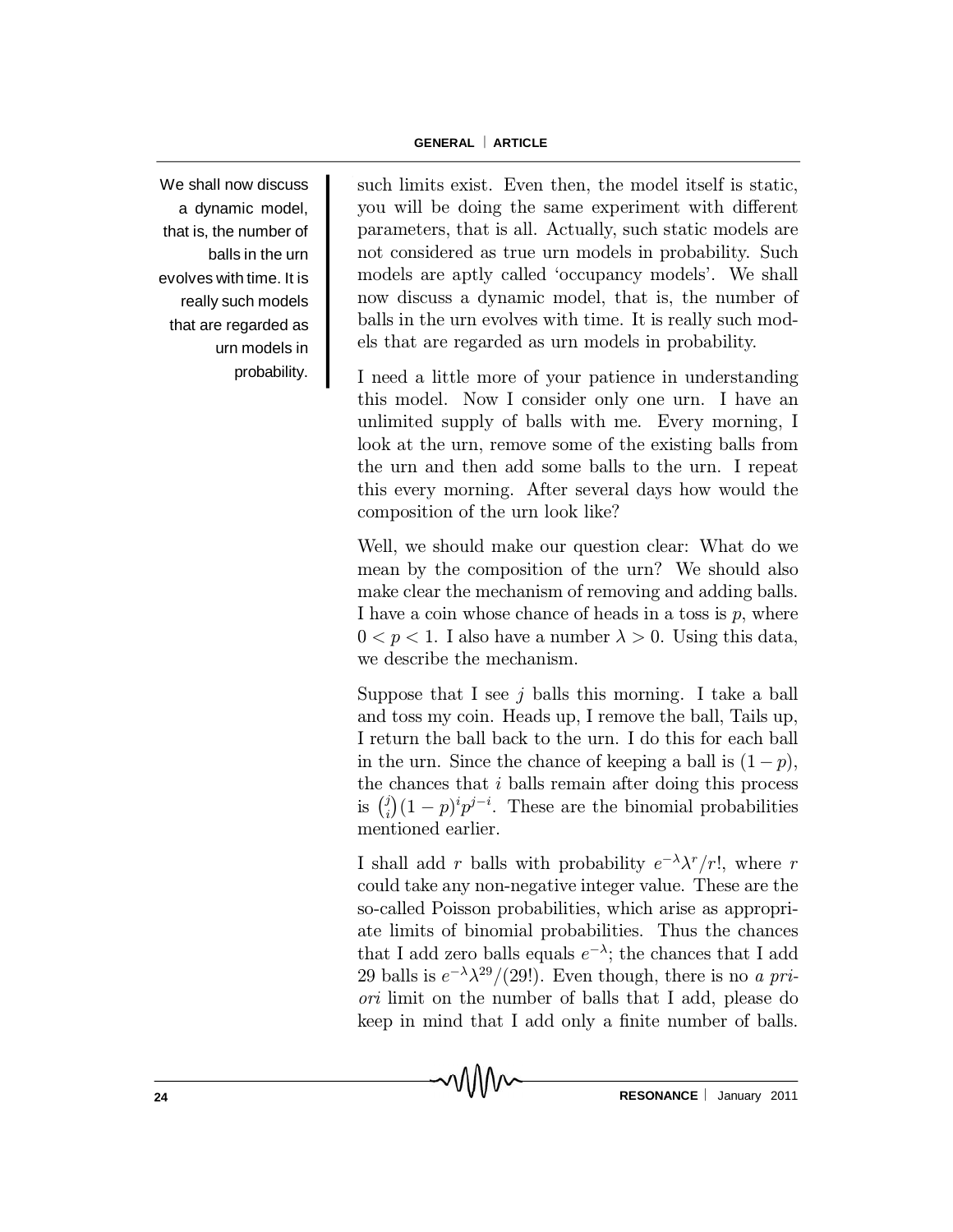Thus the number of balls in the urn on any day is a finite number, perhaps zero, but never infinity.

The mechanism is now made clear. The question is made precise as follows. For an integer  $k \geq 0$ , denote by  $p_k^{(n)}$ k the probability of having  $k$  balls in the urn on day  $n$ . Of course, this probability depends also on how we started the whole game. But this dependence is not shown in the notation. The question is to see if the limit  $\lim_{n} p_k^{(n)}$ k exists and find it when it exists. A mathematician talks of limits, but in practice what it means is the following. Suppose the above limit is  $\alpha_k$ . We can believe that on the millionth day the chances of finding  $k$  balls in the urn is  $\alpha_k$ . (A slight warning: a sequence may converge to 0.9 but its first billion terms may be zero!).

Let us start with the simplest initial condition, namely, on day 0, there are no balls in the urn. This does not make the problem any uninteresting. The balls in the urn on day 1 are just the balls we have put into the urn. Thus, by the specification of the mechanism it is clear that

$$
p_k^{(1)} = e^{-\lambda} \lambda^k / k!.
$$

Now let us calculate  $p_k^{(2)}$  $\binom{2}{k}$ . This is nothing but the probability of the event A: 'there are k balls on day 2'. Unfortunately, according to our mechanism, to know probability of the event  $A$ , we should know how many balls are there in the urn on day 1. So, to pave the way for calculation, let us define, for integer  $j \geq 0$ , the event  $B_j$ : 'there are j balls in the urn on day 1'. Clearly the events  $(B_j; j \geq 0)$  are disjoint and hence so are the events  $(A \cap B_j; j \ge 0)$ . Moreover their union is A: after all on day 1, the number of balls has to be something or the other. Thus by formula (1),  $P(A)$  is just the sum of the numbers  $P(A \cap B_i)$ . The fact that we have infinitely many events should be of no concern. We already know that formula (1) is true for any sequence of disjoint events.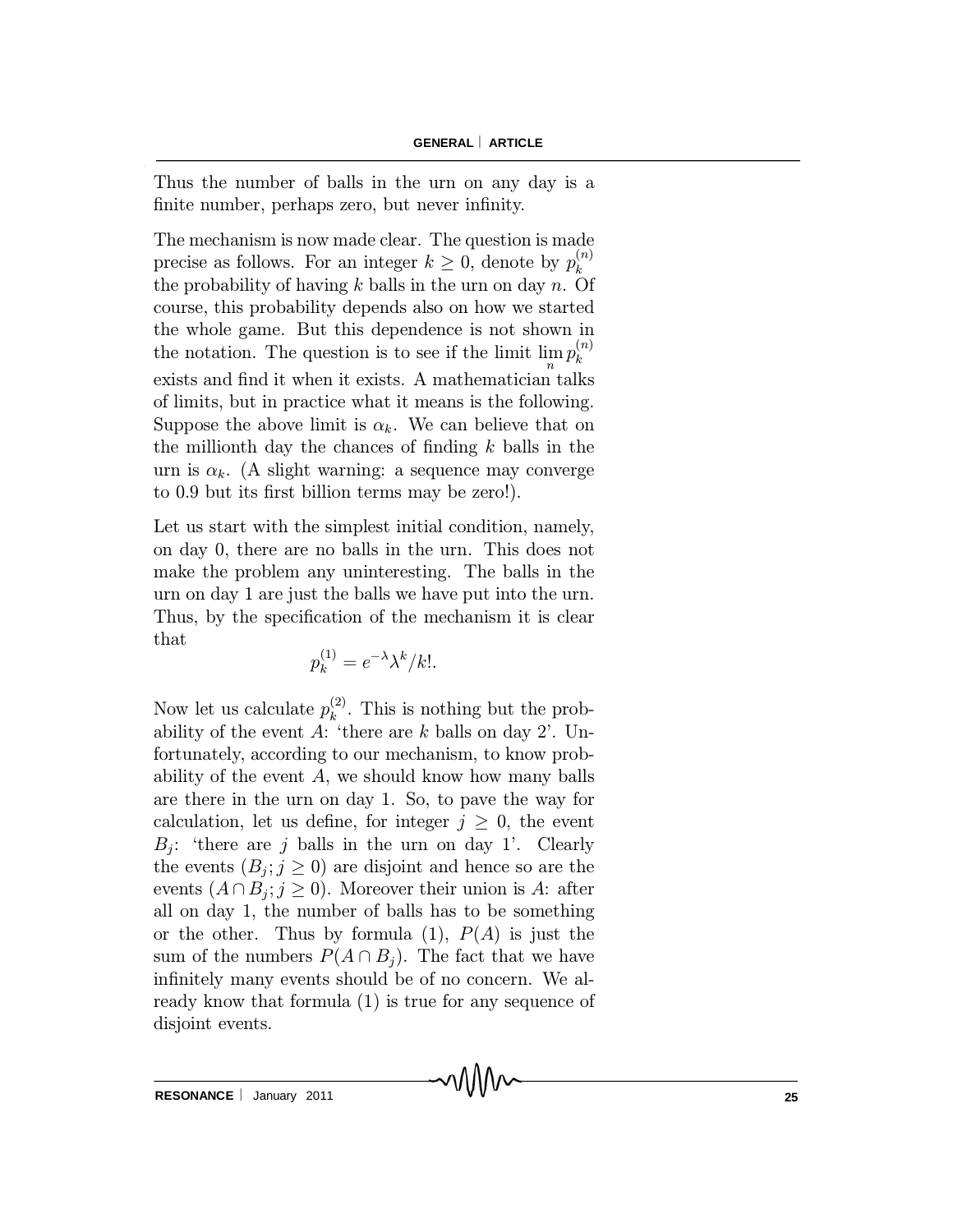Now formula (2) will come into play. We know  $P(B_i)$ already, calculated above. Thus we need to now calculate  $P(A|B_i)$ . So let us assume that there are j balls on day 1. How can we end up with  $k$  balls on day 2. We should keep certain number, say i, of balls and add  $k-i$ balls so that the total is  $k$ , as desired. You cannot keep more than  $k$  balls because then no matter how many you add, you will never end up with  $k$  balls finally. Thus the number i should not exceed k. Of course i cannot exceed j; you cannot keep more than what it already has! Thus, denoting by  $j \wedge k$  the minimum of the two integers j and k, we have  $i \leq j \wedge k$ . Next, we should put exactly  $k-i$  balls so that we end up with exactly k balls. Let us define for  $0 \le i \le k \wedge j$ , the event  $A_i$ : 'i balls are kept and  $k - i$  are added'. By independence of the mechanism of removing and adding balls, we get

$$
P(A_i|B_j) = {j \choose i} p^{j-i} (1-p)^i \times e^{-\lambda} \lambda^{k-i} \frac{1}{(k-i)!}.
$$

The event  $A$  is the union of the disjoint events  $A_i$ . Hence, by the addition rule for conditional probabilities, we get

$$
P(A|B_j) = \sum_{i=0}^{k \wedge j} {j \choose i} p^{j-i} (1-p)^i e^{-\lambda} \lambda^{k-i} \frac{1}{(k-i)!}.
$$

Thus

$$
p_k^{(2)} = P(A) = \sum_{j\geq 0} P(B_j) P(A|B_j)
$$
  
= 
$$
\sum_{j\geq 0} e^{-\lambda} \frac{\lambda^j}{j!} \sum_{i=0}^{k \wedge j} {j \choose i} p^{j-i} (1-p)^i e^{-\lambda} \frac{\lambda^{k-i}}{(k-i)!}
$$
  
= 
$$
e^{-\lambda} e^{-\lambda} \lambda^k \sum_{i=0}^k \frac{(1-p)^i}{(k-i)!i!} \sum_{j\geq i} \frac{\lambda^{j-i} p^{j-i}}{(j-i)!}
$$
  
= 
$$
e^{-[\lambda(1+q)]} \frac{[\lambda(1+q)]^k}{k!},
$$

where we denoted  $(1 - p)$  by q. The last equality above is an exercise on interchanging the order of summation.

**26 RESONANCE**  $\vert$  January 2011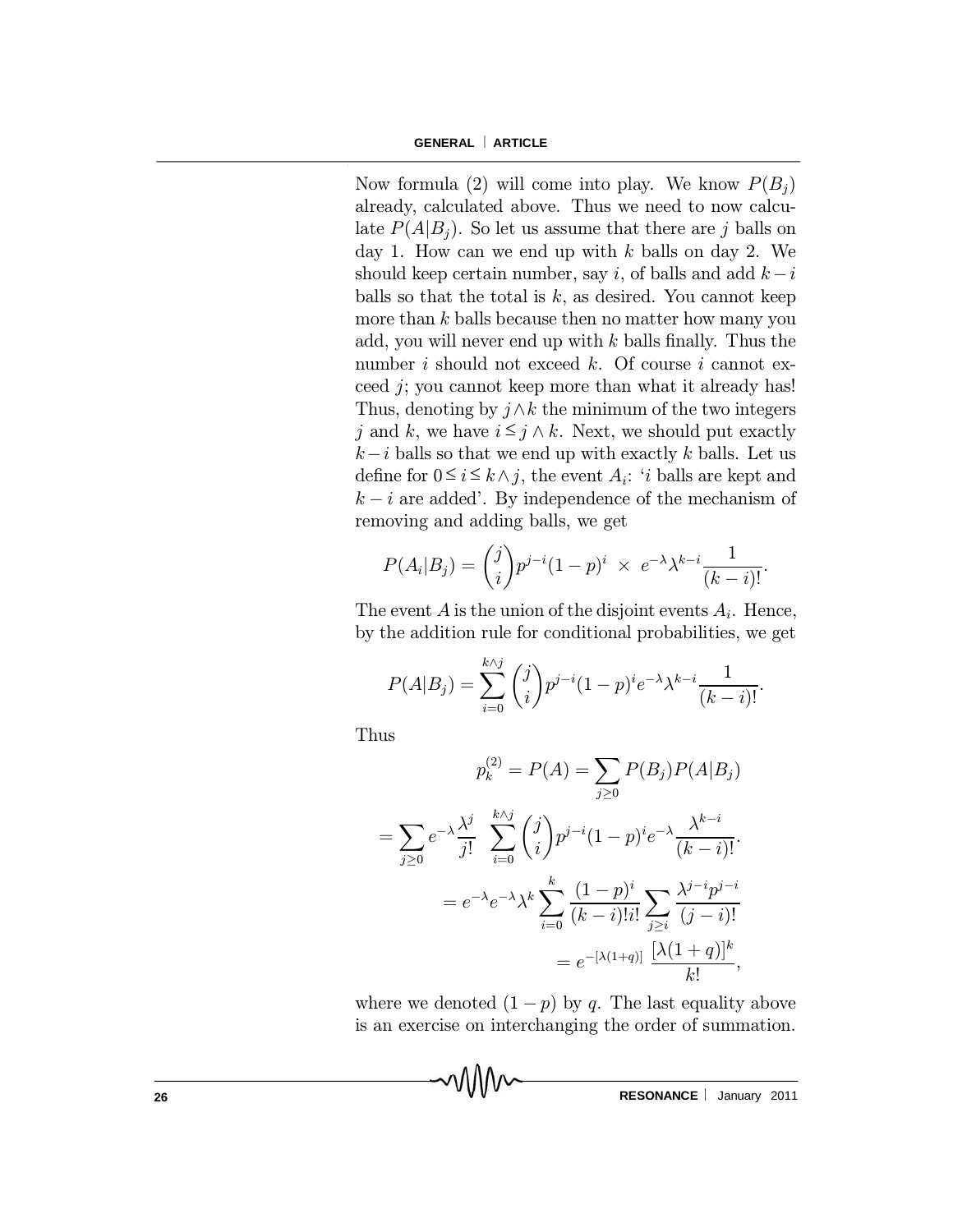:

Exactly similar calculation, without needing any new ideas, will show that

$$
p_k^{(3)} = e^{-\left[\lambda(1+q+q^2)\right]} \frac{\left[\lambda(1+q+q^2)\right]^k}{k},
$$

and more generally for any integer  $n \geq 0$ ,

$$
p_k^{(n+1)} = e^{-\left[\lambda(1+q+\cdots+q^n)\right]} \frac{\left[\lambda(1+q+\cdots+q^n)\right]^k}{k!}
$$

Noting that  $1 + q + q^2 + \cdots = 1/(1 - q) = 1/p$ , we get what we have been looking for.

$$
\lim_{n} p_k^{(n)} = e^{-\lambda/p} \left[\lambda/p\right]^k \frac{1}{k!}.
$$

Of course, all this calculation is done with the condition that there were zero balls in the urn to start with (on day zero). Actually the answer does not depend on the initial condition. Whatever be the initial number of balls in the urn, the limit of  $p_k^{(n)}$  $\kappa^{(n)}$  exists and is the same as above.

Well students, now imagine the following. Actually neither do I have a bag of balls with me nor am I removing and adding balls. Instead, I have a solution containing Brownian particles (under diffusive equilibrium, but ignore this phrase). I do not have an urn, but a geometrically well-defined volume  $V$  in the solution. During each time period, certain particles emerge from this volume V and certain particles will have entered this volume V . Time period is not one day, but is of the order of few hundredths of a second.

What you have before you is a model by the astrophysicist Subrahmanyan Chandrasekhar 3 (Nobel Prize in 1983) discussed in Chapter III of his paper `Stochastic problems in Physics and Astronomy' in Reviews of Modern Physics  $(1943)^4$ .

Chandrasekhar was explaining the inner relationships that exist between the phenomena of Brownian motion, <sup>3</sup>See *Resonance*, Vol.2, No.4, 1997.

<sup>4</sup> My source is: *Selected papers on noise and stochastic processes* edited by Wax Nelson, 1954, a Dover Publication.